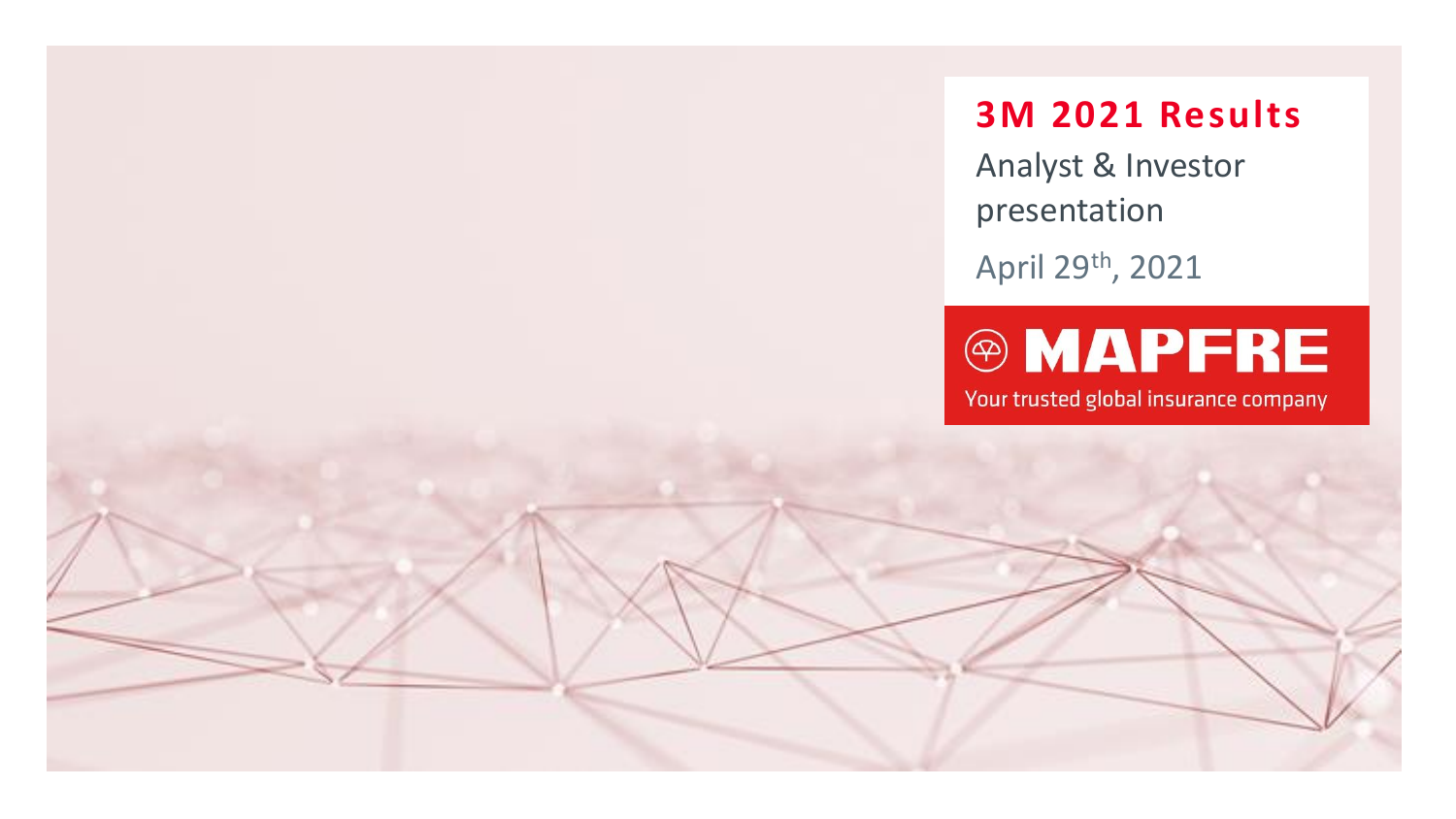## **Key highlights 3M 2021 >** excellent top line performance in a challenging environment, with lower Motor frequency continuing to mitigate COVID related claims

**IBERIA** > outperforming market in key segments, with an excellent technical result mitigating lower financial income

• **USA >** strong underwriting results, especially in the Northeast, with the top line affected by lower new business and US dollar depreciation

Latin America > the pandemic situation has worsened, affecting the top line as well as higher COVID related claims in Life Protection and Health segments, especially in Brazil, Mexico and Peru

- **Brazil >** strong trends in Agro and a return to growth in Motor in local currency, with Life Protection premiums down due to lower banking activity as a result of pandemic-related restrictions
- **LATAM North & South >** differing profitability trends across markets with strong results in several countries, especially Peru and Chile, helping offset higher COVID related claims

**MAPFRE RE >** solid growth on the back of tariff increases and improved profitability, with limited impacts from COVID-19 and large events

#### - **Main COVID-19 P&L impacts >**

- Headwinds from lower economic activity, mobility restrictions and currency depreciation remain
- Direct claims at insurance units, mainly in Life Protection and Health in Latin America, offset by lower Motor frequency across regions

#### • **Strong capital position and financial flexibility, supporting commitment to shareholders >**

- Internal model for longevity risk approved, bringing Solvency II ratio to 193%\*
- Final 2020 dividend to be paid on May 24, 2021

\* 2020 year end provisional figures

### **©MAPFRE**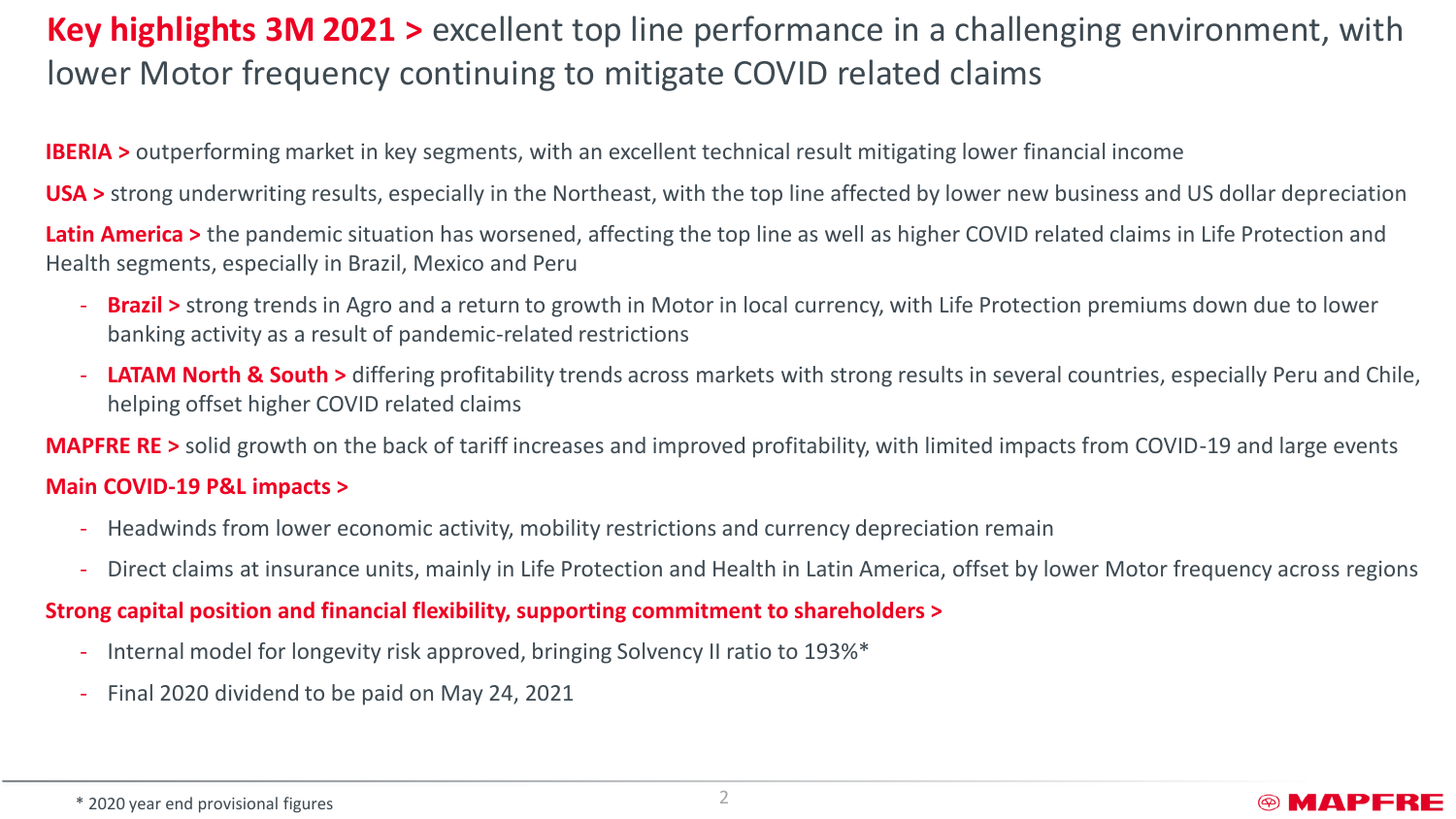### **Key Figures >** 3M 2021

|                                                        |          |            | $\Delta$ at constant                |         |
|--------------------------------------------------------|----------|------------|-------------------------------------|---------|
|                                                        | 3M 2021  | Δ          | exchange                            |         |
|                                                        |          |            | rates                               |         |
| Revenue                                                | 7,304    | $-0.4%$    | 5.5%                                |         |
| Total written and accepted premiums                    | 5,896    | $-3.3%$    | 3.2%                                |         |
| - Non-Life                                             | 4,770    | $-2.6%$    | 3.5%                                |         |
| - Life                                                 | 1,126    | $-6.2%$    | 1.7%                                |         |
| Non-Life Combined Ratio - MAPFRE S.A.                  | 94.3%    | $-5.7 p.p$ |                                     |         |
|                                                        |          |            |                                     |         |
| Non-Life Loss Ratio                                    | 66.3%    | $-4.5 p.p$ |                                     |         |
| Non-Life Expense Ratio                                 | 28.0%    | $-1.2 p.p$ |                                     |         |
| Non-Life Combined Ratio - Insurance units              | 93.8%    | $-3.4 p.p$ |                                     |         |
|                                                        |          |            |                                     |         |
| <b>Attributable result</b>                             | 173.3    | 36.7%      |                                     |         |
| Adjusted attributable result                           | 163.5    | 14.7%      |                                     |         |
|                                                        |          |            | Excluding writedowns <sup>(3)</sup> |         |
| $ROE$ <sup>(1)</sup>                                   | 7.1%     | 1.0 p.p    | 8.7%                                | 1.1 p.p |
| Balance sheet <sup>(1)</sup>                           |          |            |                                     |         |
| Assets under management                                | 55,286   | 0.2%       |                                     |         |
| Shareholders' equity                                   | 8,289    | $-2.9%$    |                                     |         |
|                                                        |          |            |                                     |         |
|                                                        | 12M 2020 | Δ          |                                     |         |
| Solvency ratio (provisional figures) <sup>(2)</sup>    | 192.9%   | 6.1 p.p    |                                     |         |
| Market Consistent Embedded Value (MCEV) <sup>(2)</sup> | 7,819    | $-0.5%$    |                                     |         |

(1) Variation calculated against data at December 31<sup>st</sup>, 2020

(2) Variation calculated against data at December 31st, 2019

(3) Excluding 2020 goodwill and other intangible writedowns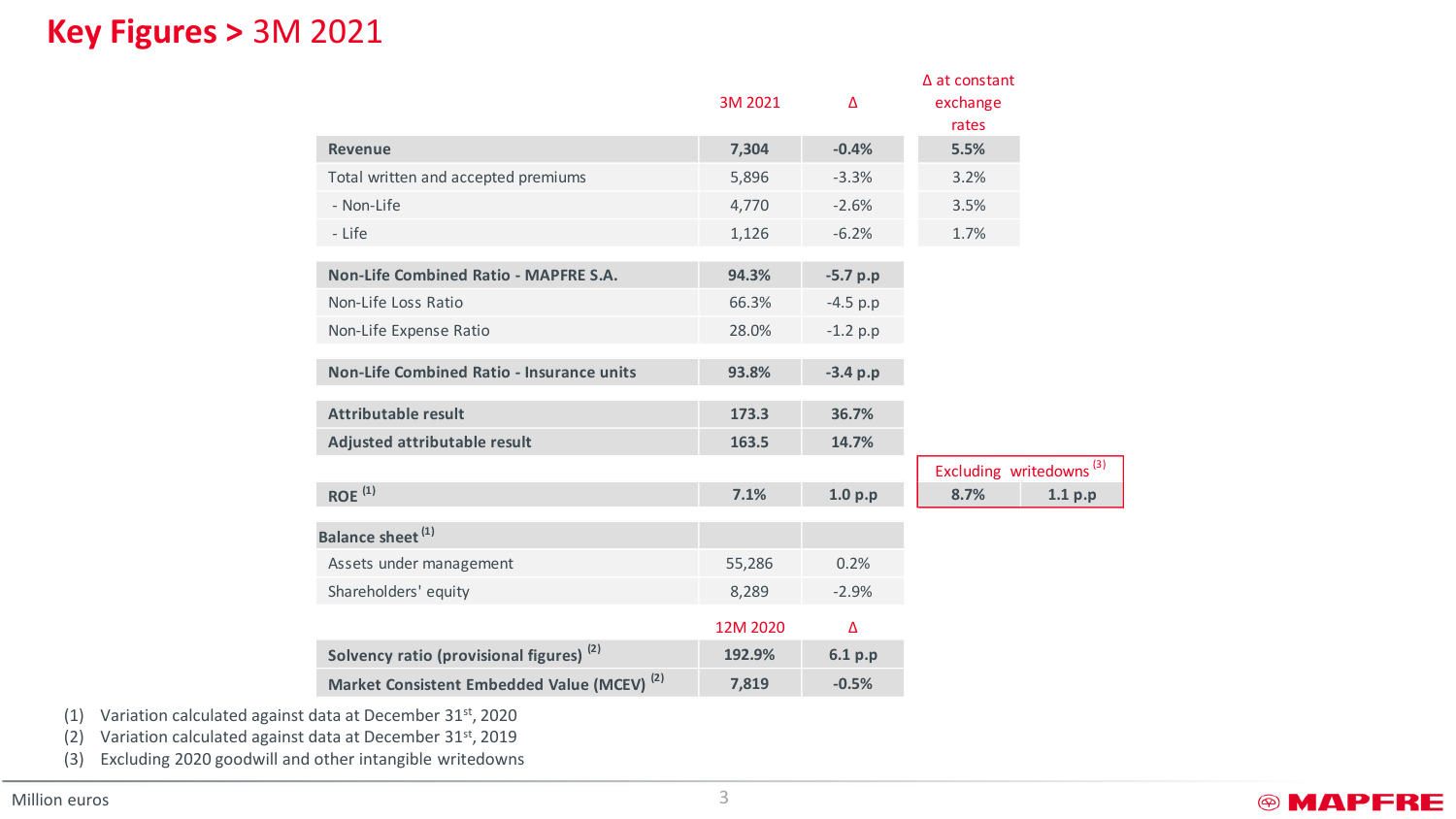### **Adjusted attributable result**

|                                                                                                                                                                                             | 3M 2020 | 3M 2021 | $\Delta$ (mn) | $\Delta$ (%) |  |  |
|---------------------------------------------------------------------------------------------------------------------------------------------------------------------------------------------|---------|---------|---------------|--------------|--|--|
| <b>Attributable result</b>                                                                                                                                                                  | 126.8   | 173.3   | 46.5          | 36.7%        |  |  |
| NatCat claims <sup>(1)</sup>                                                                                                                                                                | (53.9)  | 0.0     | 53.9          |              |  |  |
| Direct insurance operations                                                                                                                                                                 | (21.5)  |         | 21.5          |              |  |  |
| <b>MAPFRE RE</b>                                                                                                                                                                            | (32.4)  |         | 32.4          |              |  |  |
| Attributable result (adjusted for NatCat claims)                                                                                                                                            | 180.7   | 173.3   | $-7.4$        | $-4.1%$      |  |  |
| <b>Financial Gains &amp; Losses</b>                                                                                                                                                         | 38.2    | 9.9     | (28.3)        |              |  |  |
| Real estate <sup>(2)</sup>                                                                                                                                                                  | 16.6    |         | (16.6)        |              |  |  |
| Financial investments <sup>(3)</sup>                                                                                                                                                        | 21.5    | 9.9     | (11.6)        |              |  |  |
| Attributable result (adjusted)                                                                                                                                                              | 142.5   | 163.5   | 20.9          | 14.7%        |  |  |
|                                                                                                                                                                                             |         |         |               |              |  |  |
| Puerto Rican earthquake in 2020<br>(1)<br>Mainly sale at MAPFRE USA (€13.7 mn) in 2020<br>(2)                                                                                               |         |         |               |              |  |  |
| Extraordinary financial gains & losses, net of writedowns and other financial income & expenses,<br>(3)<br>financial investment portfolios in euro area (IBERIA & MAPFRE RE) and MAPFRE USA |         |         |               |              |  |  |

- (2) Mainly sale at MAPFRE USA (€13.7 mn) in 2020
- (3) Extraordinary financial gains & losses, net of writedowns and other financial income & expenses, in actively managed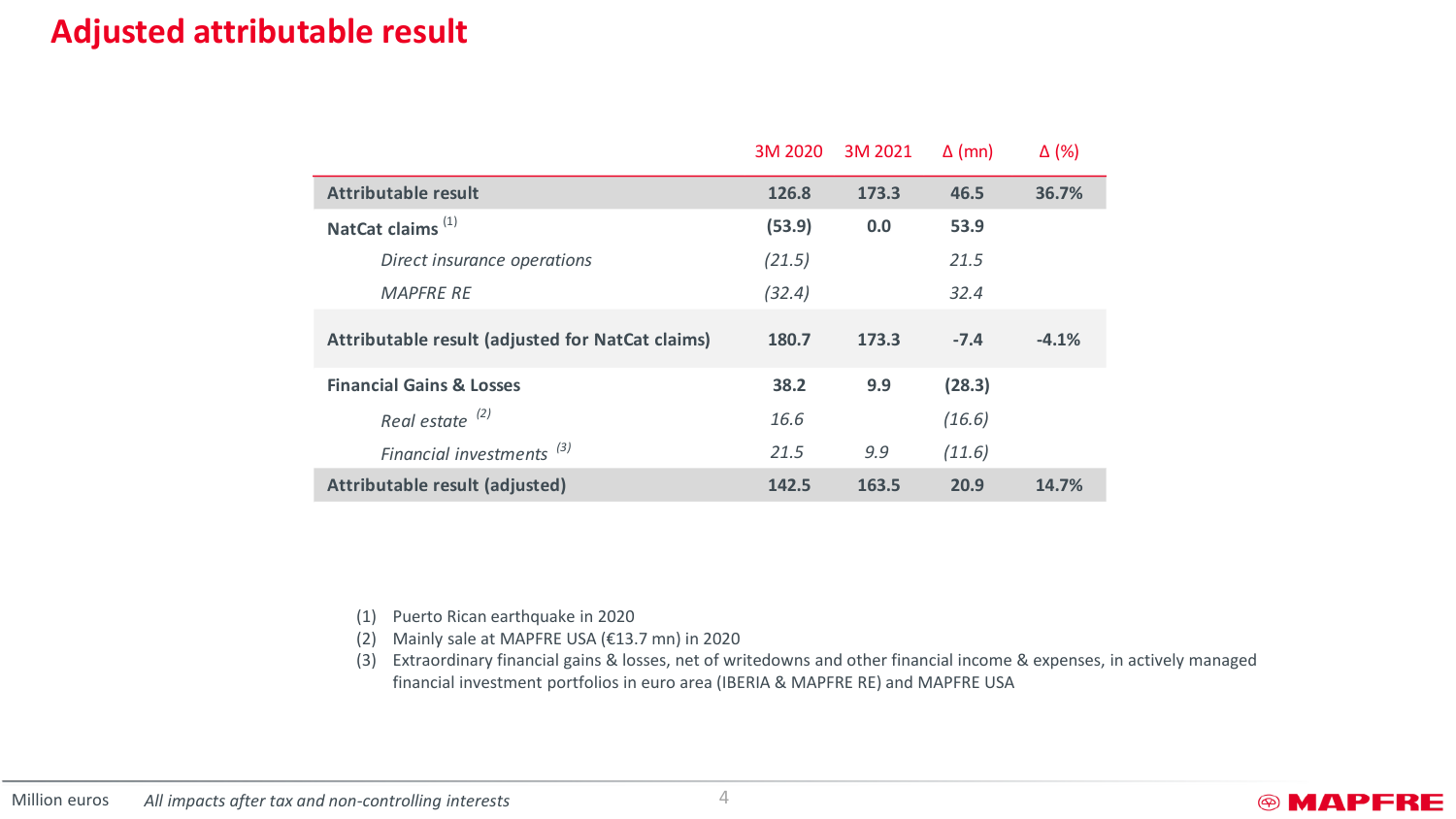### **Key figures >** by business unit

#### Premiums – Breakdown by business unit



|                              | <b>Premiums</b> |          | Attributable result |             |          | Combined ratio |               |
|------------------------------|-----------------|----------|---------------------|-------------|----------|----------------|---------------|
|                              | 3M 2021         | Δ%       | 3M 2021             | $\Delta$ mn | Δ%       | 3M 2021        | $\Delta$ p.p. |
| <b>IBERIA</b>                | 2,485           | 2.9%     | 108.3               | 5.1         | 4.9%     | 93.3%          | $-3.2 p.p$    |
| of which:                    |                 |          |                     |             |          |                |               |
| MAPFRE ESPAÑA <sup>(1)</sup> | 2,020           | 4.9%     | 64.9                | 2.9         | 4.7%     | 94.0%          | $-3.1$ p.p    |
| <b>MAPFRE VIDA</b>           | 465             | $-4.9%$  | 43.4                | 2.2         | 5.2%     | $-\,-$         | $-\,-$        |
| <b>BRAZIL</b>                | 729             | $-13.0%$ | 14.3                | (14.5)      | $-50.3%$ | 88.2%          | $-6.8 p.p$    |
| <b>LATAM NORTH</b>           | 455             | $-6.1%$  | 10.1                | (13.0)      | $-56.3%$ | 93.0%          | 2.1 p.p       |
| <b>LATAM SOUTH</b>           | 386             | 3.9%     | 17.6                | 4.5         | 34.6%    | 89.4%          | $-8.0 p.p$    |
| <b>NORTH AMERICA</b>         | 455             | $-10.9%$ | 27.6                | 3.6         | 14.9%    | 96.6%          | $-5.1 p.p$    |
| <b>EURASIA</b>               | 431             | $-9.0%$  | 3.4                 | (1.5)       | $-30.9%$ | 104.7%         | 3.2 p.p       |
| <b>TOTAL INSURANCE</b>       | 4,939           | $-3.0%$  | 181.3               | (15.8)      | $-8.0%$  | 93.8%          | $-3.4 p.p$    |
| Reinsurance                  | 1,214           | 14.0%    | 25.0                | 46.5        | --       | 96.2%          | $-11.6 p.p$   |
| Global Risks                 | 373             | 6.8%     | 7.5                 | 15.4        | 193.7%   | 83.3%          | $-45.0 p.p$   |
| <b>ASISTENCIA</b>            | 119             | $-46.0%$ | (2.1)               | 9.8         | 82.6%    | 100.3%         | $-9.9 p.p$    |
| OTHER <sup>(2)</sup>         | (749)           | $-19.3%$ | (38.3)              | (9.3)       | $-32.2%$ | --             | --            |
| <b>TOTAL</b>                 | 5,896           | $-3.3%$  | 173.3               | 46.5        | 36.7%    | 94.3%          | $-5.7 p.p$    |

**@MAPFRE** 

(1) MAPFRE ESPAÑA includes the business in Portugal

(2) "Other" includes Corporate Areas and consolidation adjustments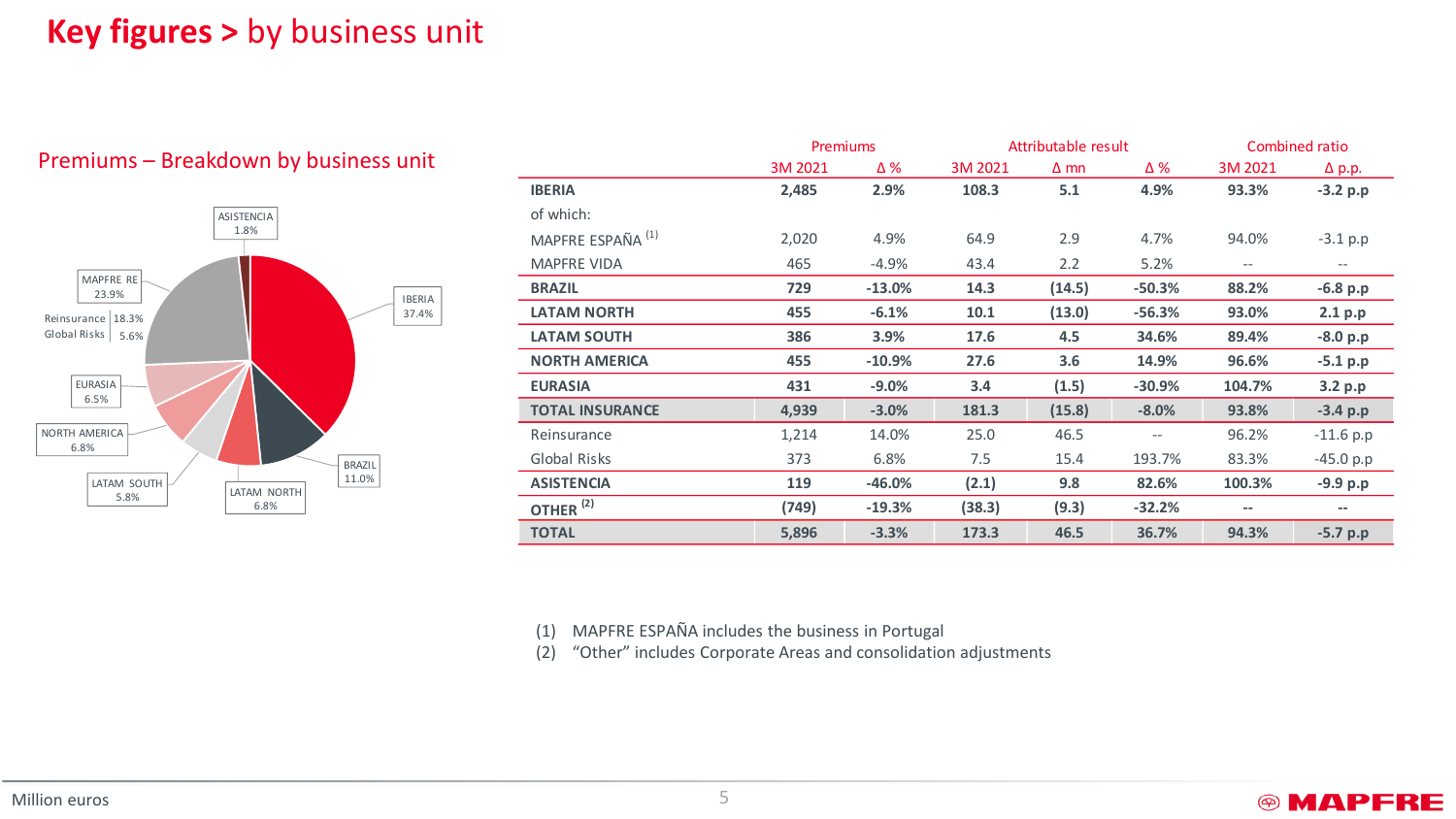### **Key figures >** Life business > insurance units

#### Key figures

|                                 | 3M 2020 | 3M 2021 | mn      | Δ        |          |
|---------------------------------|---------|---------|---------|----------|----------|
| <b>Life Premiums</b>            | 1,091.2 | 958.2   | (133.0) | $-12.2%$ |          |
| <b>IBERIA</b>                   | 471.5   | 463.3   | (8.2)   | $-1.7%$  | Premiums |
| Life Protection                 | 166.3   | 164.2   | (2.1)   | $-1.3%$  |          |
| Life Savings                    | 305.1   | 299.1   | (6.0)   | $-2.0%$  |          |
| <b>BRAZIL</b>                   | 337.5   | 246.9   | (90.7)  | $-26.9%$ |          |
| OTHER $(1)$                     | 282.2   | 248.1   | (34.1)  | $-12.1%$ |          |
| <b>Life Attributable Result</b> | 47.0    | 22.6    | (24.4)  | $-52.0%$ |          |
| <b>IBERIA</b>                   | 30.1    | 28.2    | (1.9)   | $-6.2%$  |          |
| <b>BRAZIL</b>                   | 12.2    | 0.2     | (12.0)  | $-98.8%$ |          |
| OTHER <sup>(1)</sup>            | 4.7     | (5.8)   | (10.5)  | ---      |          |
|                                 |         |         |         |          |          |
|                                 |         |         |         |          | Results  |
|                                 |         |         |         |          |          |

› **IBERIA >** resilient performance in both Protection and Savings products, despite challenging market context **BRAZIL** > currency depreciation (-23%), as well as lower local currency growth in bancassurance (-7%) due to lower banking activity as a result of pandemic-related restrictions

**OTHER >** lower Life Savings premiums in Mexico and Panama

- **IBERIA** > excellent performance despite lower business volumes and pressure on financial income
- **BRAZIL** > fall in result driven by COVID-19 related claims,
- lower financial income and currency depreciation
- **OTHER >** higher COVID-19 related Life Protection claims, mainly in Mexico

#### **©MAPFRE**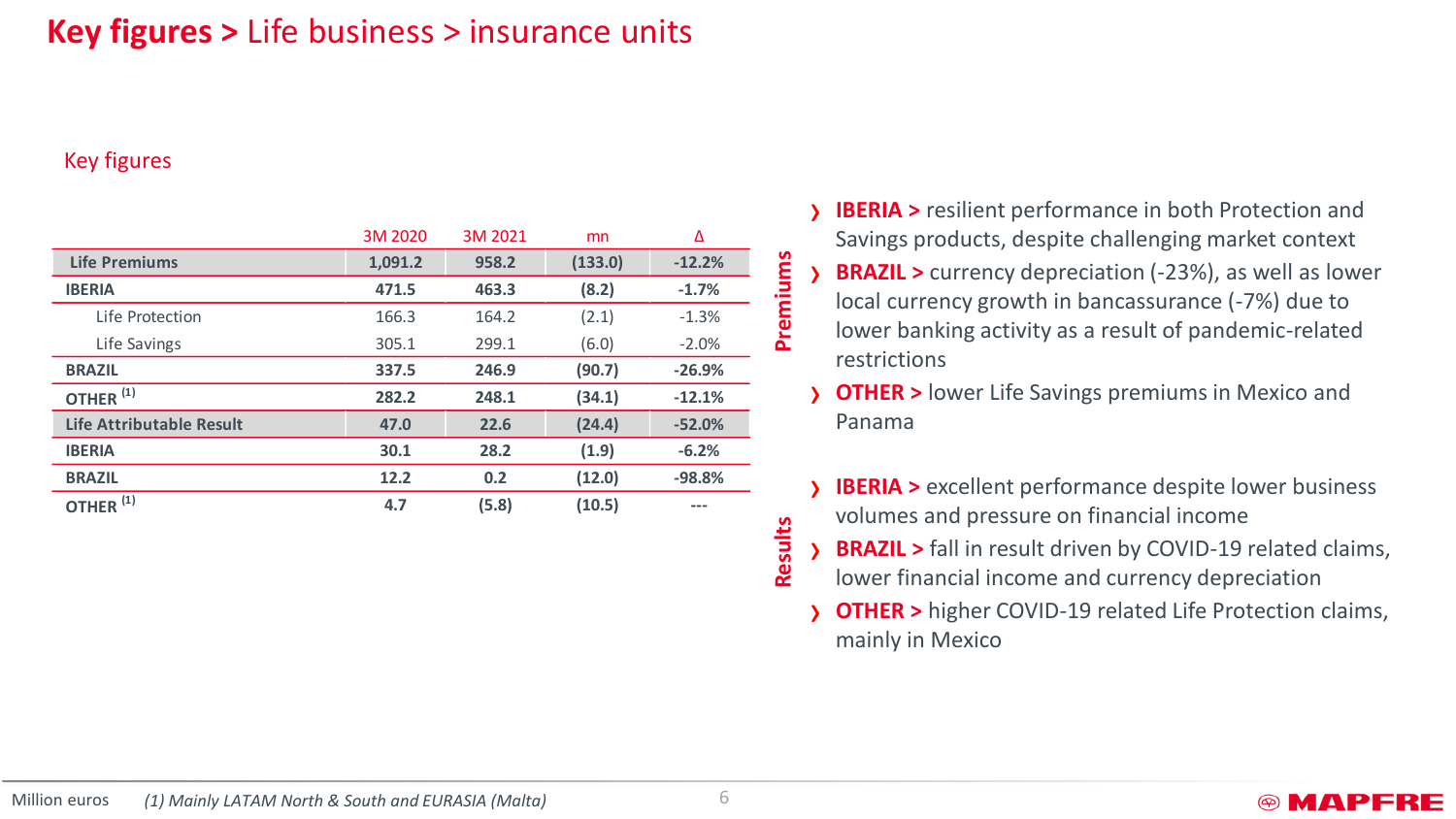### **Assets under management**

|                                   | Market value |            |            |            | <b>Breakdown by Asset Class</b> |
|-----------------------------------|--------------|------------|------------|------------|---------------------------------|
|                                   | 12.31.2020   | 03.31.2021 | <b>% Δ</b> | 12.31.2020 | 03.31.2021                      |
| <b>Government fixed income</b>    | 23.4         | 22.9       | $-2.1%$    | 56.2%      | 51.3%                           |
| Spain                             | 12.8         | 12.3       | $-3.3%$    | 34.0%      | 27.7%                           |
| Italy                             | 2.4          | 2.6        | 7.9%       | 5.4%       | 5.8%                            |
| <b>Rest of Europe</b>             | 2.0          | 1.9        | $-5.7%$    | 4.1%       | 4.3%                            |
| <b>United States</b>              | 1.5          | 1.6        | 1.9%       | 3.0%       | 3.5%                            |
| Brazil                            | 2.2          | 2.0        | $-9.5%$    | 5.6%       | 4.6%                            |
| Rest of LATAM                     | 1.7          | 1.8        | 5.1%       | 3.4%       | 4.0%                            |
| Other                             | 0.8          | 0.7        | $-6.4%$    | 0.8%       | 1.6%                            |
| <b>Corporate fixed income</b>     | 8.1          | 8.1        | $-0.1%$    | 17.5%      | 18.2%                           |
| Real Estate*                      | 2.2          | 2.3        | 0.5%       | 4.5%       | 5.0%                            |
| <b>Equity</b>                     | 2.7          | 2.9        | 9.3%       | 5.2%       | 6.6%                            |
| <b>Mutual Funds</b>               | 1.4          | 1.4        | $-2.6%$    | 3.4%       | 3.1%                            |
| Cash                              | 2.4          | 2.2        | $-7.9%$    | 4.7%       | 5.0%                            |
| <b>Unit-Linked</b>                | 2.5          | 2.6        | 4.8%       | 4.7%       | 5.9%                            |
| <b>Other investments</b>          | 2.1          | 2.1        | 2.6%       | 3.8%       | 4.8%                            |
| <b>Total Investment Portfolio</b> | 44.9         | 44.6       | $-0.7%$    | 100.0%     | 100.0%                          |
|                                   |              |            |            |            |                                 |
| <b>Pension Funds</b>              | 5.8          | 5.9        | 3.2%       |            |                                 |
| <b>Mutual Funds &amp; Other</b>   | 4.5          | 4.8        | 4.9%       |            |                                 |
| <b>Total AuM</b>                  | 55.2         | 55.3       | 0.2%       |            |                                 |

*Figures do not include BANKIA MAPFRE VIDA portfolios, as the business is classified as held for sale*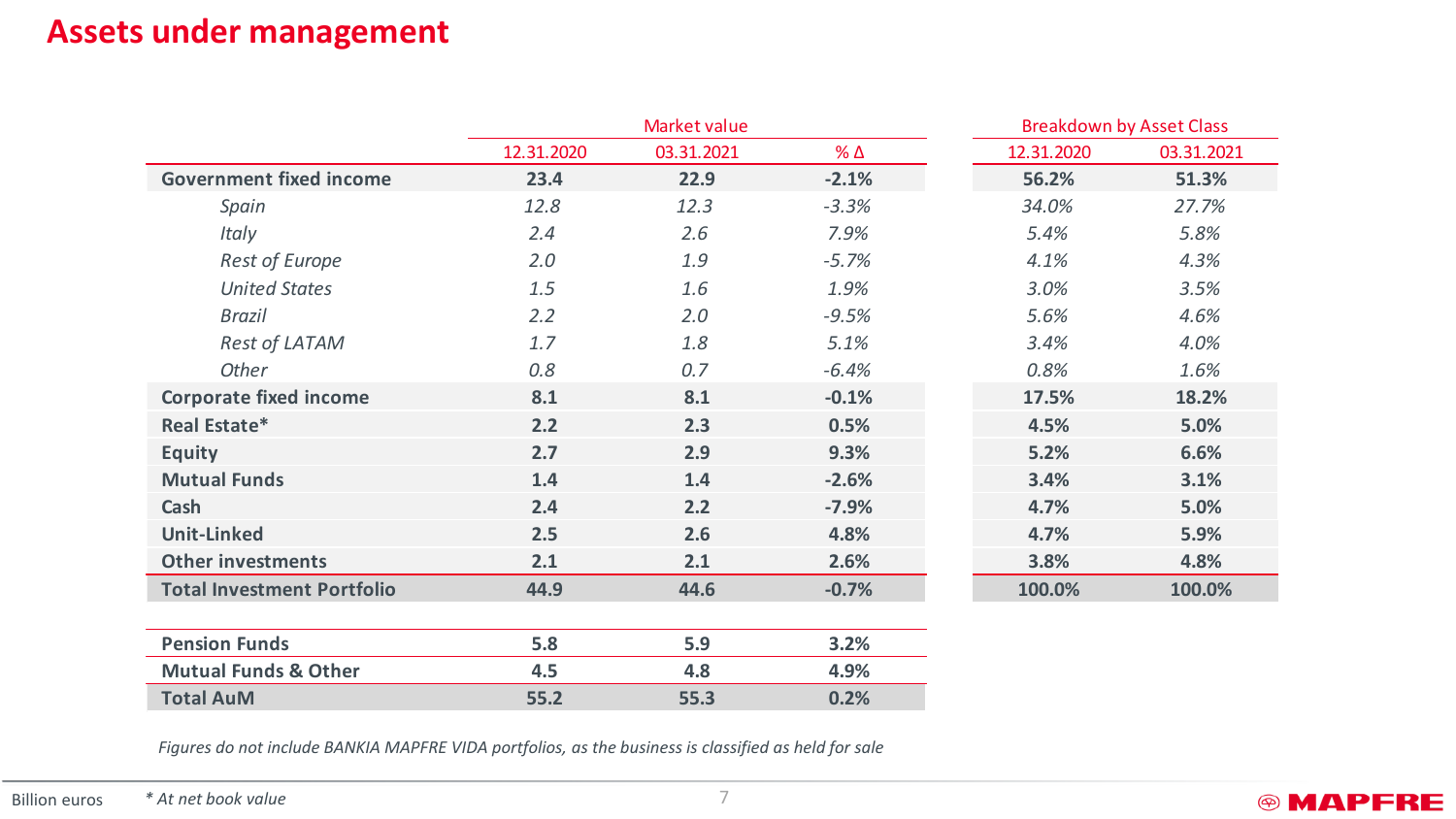### **Investment portfolios**

|                      |            | Market value $(\epsilon$ bn) | Accounting<br>Yield (%) | Market yield<br>(%) | <b>Modified</b><br>duration (%) |
|----------------------|------------|------------------------------|-------------------------|---------------------|---------------------------------|
| NON-LIFE             | 12.31.2020 | 7.46                         | 1.68                    | 0.28                | 8.58                            |
| (IBERIA & MAPFRE RE) | 03.31.2021 | 7.50                         | 1.57                    | 0.47                | 8.06                            |
| LIFE                 | 12.31.2020 | 5.56                         | 3.66                    | $-0.01$             | 7.10                            |
| (IBERIA)             | 03.31.2021 | 5.39                         | 3.59                    | 0.18                | 6.89                            |

#### Euro area - fixed income portfolios - actively managed

### Financial gains & losses – Euro area ( $\epsilon$  mn)<sup>1</sup>

|                  |         | Non-Life | Life    |         | Total   |         |
|------------------|---------|----------|---------|---------|---------|---------|
|                  | 3M 2020 | 3M 2021  | 3M 2020 | 3M 2021 | 3M 2020 | 3M 2021 |
| <b>IBERIA</b>    | 17.6    | 1.3      | 2.2     | 2.1     | 19.7    | 3.4     |
| <b>MAPFRE RE</b> | 8.9     | 3.5      | 0.7     | 0.0     | 9.5     | 3.5     |
| <b>TOTAL</b>     | 26.4    | 4.8      | 2.8     | 2.1     | 29.3    | 6.9     |

1) Net of writedowns and other financial income & expenses, before taxes and non-controlling interests. Includes only actively managed available for sale portfolios in the Euro area. Other main regions & units - fixed income portfolios

|                        |            | Market value $(\epsilon$ bn) | <b>Accounting Yield</b><br>$(\%)$ | Modified<br>duration (%) |
|------------------------|------------|------------------------------|-----------------------------------|--------------------------|
| <b>BRAZIL - MAPFRE</b> | 12.31.2020 | 1.40                         | 6.16                              | 3.09                     |
| <b>SEGUROS</b>         | 03.31.2021 | 1.14                         | 6.32                              | 3.26                     |
|                        | 12.31.2020 | 0.84                         | 5.93                              | 3.60                     |
| <b>LATAM NORTH</b>     | 03.31.2021 | 0.86                         | 5.84                              | 3.61                     |
|                        | 12.31.2020 | 1.77                         | 6.00                              | 7.12                     |
| <b>LATAM SOUTH</b>     | 03.31.2021 | 1.71                         | 5.82                              | 6.84                     |
| <b>NORTH AMERICA</b>   | 12.31.2020 | 1.99                         | 2.63                              | 5.23                     |
|                        | 03.31.2021 | 2.04                         | 2.55                              | 5.09                     |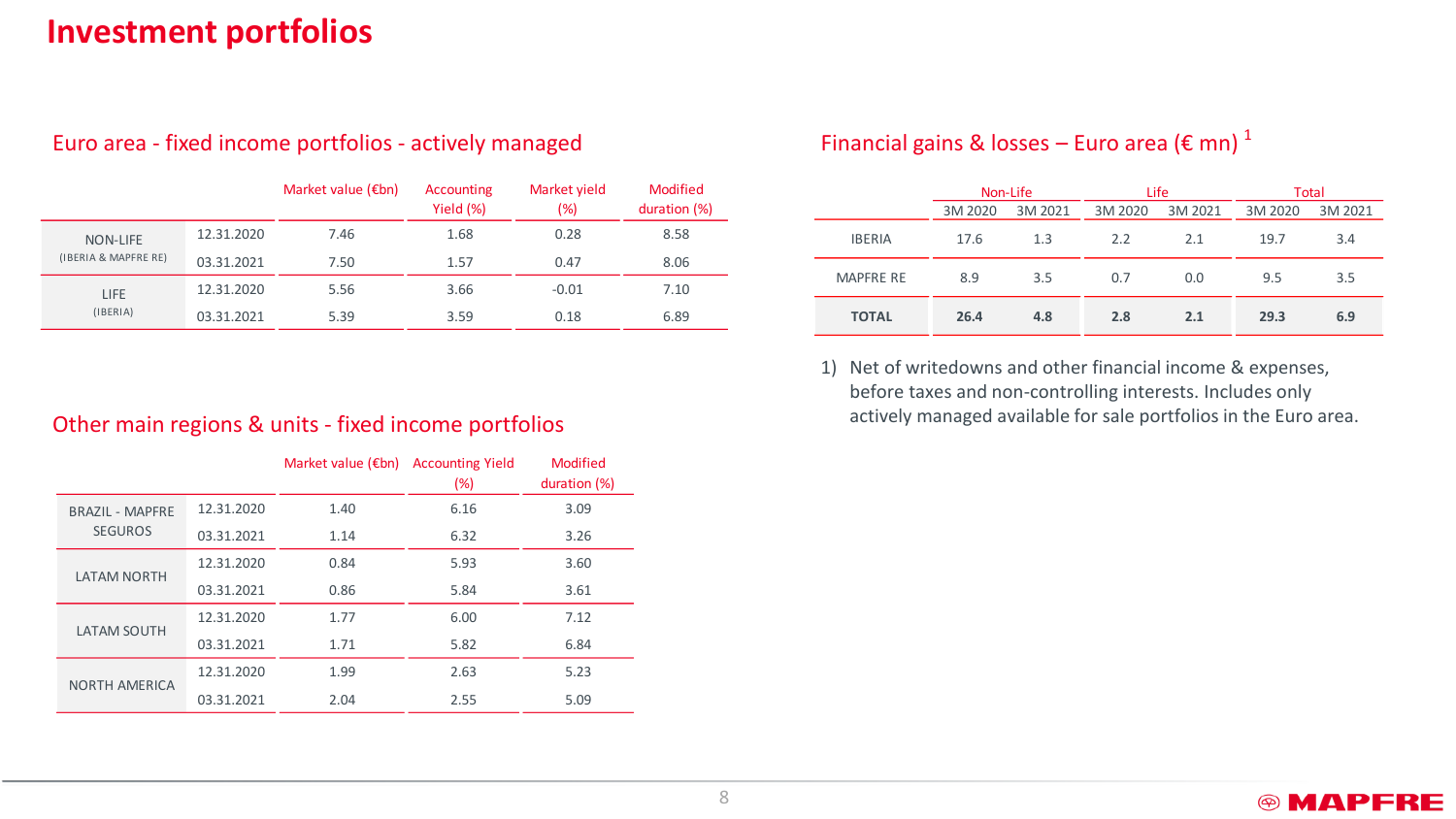### **Shareholders' equity**

#### Change in shareholders' equity  $(\epsilon \text{mn})$

| Balance at 12/31 previous year                 | 8,536  |
|------------------------------------------------|--------|
| Result for the period                          | 173    |
| <b>Dividends</b>                               | $-231$ |
| Net unrealized capital gains of AFS portfolio* | $-271$ |
| Currency conversion differences                | 79     |
| Other                                          | 3      |
| <b>Balance at period end</b>                   |        |

\*Net of shadow accounting adjustments

|                               | 12.31.2020 | 03.31.2021 |
|-------------------------------|------------|------------|
| Net unrealized gains          | 1.3        | 1.0        |
| Unrealized gains              | 41         | 3.5        |
| Shadow accounting adjustments | -28        | -25        |

#### Currency conversion differences ( $\varepsilon$  mn)

|                | 03.31.2021  | Δ     | $%$ $\Delta$ currency | Sensitivity to 1<br>pp move in<br>currency |
|----------------|-------------|-------|-----------------------|--------------------------------------------|
| <b>Total</b>   | $-1,837$ ** | 79    |                       |                                            |
| of which:      |             |       |                       |                                            |
| US dollar      | 397         | 96    | 4.2%                  | 23                                         |
| Brazilian real | $-972$      | $-28$ | $-3.9%$               | 7                                          |
| Turkish lira   | $-351$      | -5    | $-6.4%$               | 1                                          |
| Mexican peso   | $-138$      | 3     | 1.4%                  | $\overline{2}$                             |

\*\*Currency conversion differences include -€545 mn of adjustments in Venezuelan and Argentine currencies (hyperinflationary economies)

#### Net unrealized capital gains - AFS portfolio (€ bn) AFS portfolio – IBERIA – breakdown by portfolio type (€ bn)

|                                  | <b>Actively managed</b> |             |             |        |  |
|----------------------------------|-------------------------|-------------|-------------|--------|--|
|                                  | Immunized               | <b>Free</b> | Conditioned | Total  |  |
| Net unrealized gains             | 0.0                     | 0.7         | 0.2         | 0.9    |  |
| Unrealized gains                 | 1.8                     | 0.7         | 1.0         | 3.4    |  |
| Shadow accounting<br>adjustments | $-1.8$                  | 0.0         | $-0.7$      | $-2.5$ |  |
| <b>Market Value</b>              | 7.6                     | 6.4         | 5.7         | 19.7   |  |

#### **<sup><sup>®</sup>** MAPFRE</sub></sup>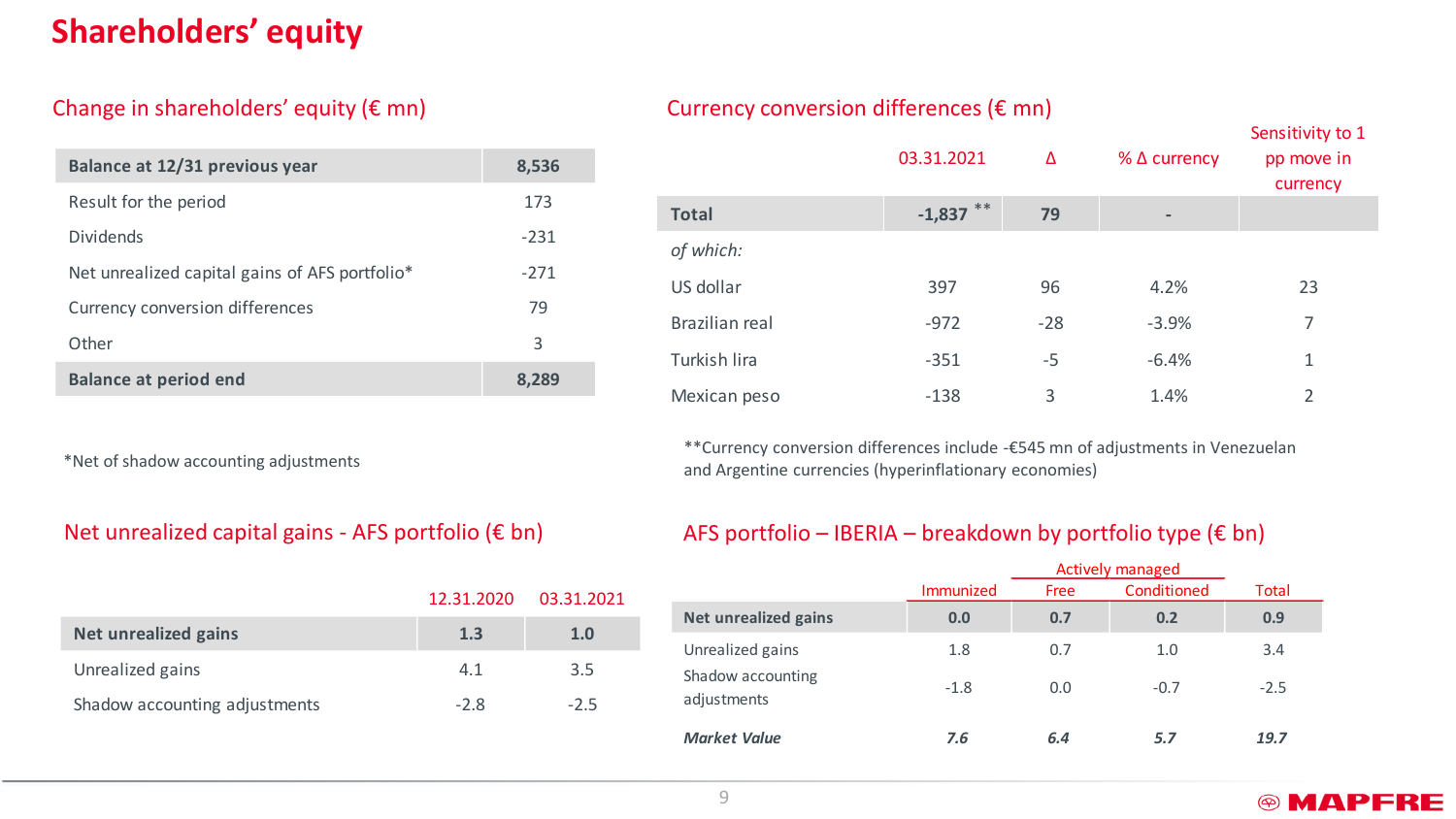### **Capital position & credit metrics**

#### Capital structure (€ bn)



(1) Total Debt / (Total Equity + Total Debt)

#### Solvency II position (€ mn)

|                                    | 12.31.2020 |
|------------------------------------|------------|
| Eligible Own Funds (EOF)           | 8,917      |
| Solvency Capital Requirement (SCR) | 4,622      |
| <b>EOF-SCR</b>                     | 4,295      |
|                                    |            |
| Solvency II ratio <sup>(1)</sup>   | 192.9%     |
| Fully loaded <sup>(2)</sup>        | 178.4%     |
|                                    |            |
| Bankia exit <sup>(3)</sup>         | 6.0%       |

- (1) Provisional figures which reflect application of Spanish Life business internal model for longevity risk, approved by local regulator April 2021. Definitive figures to be published in *Solvency and Financial Conditions Report* on May 20th
- (2) Excluding impacts of transitional measures for technical provisions and equity
- (3) Assuming no change in Own Funds, only SCR adjustment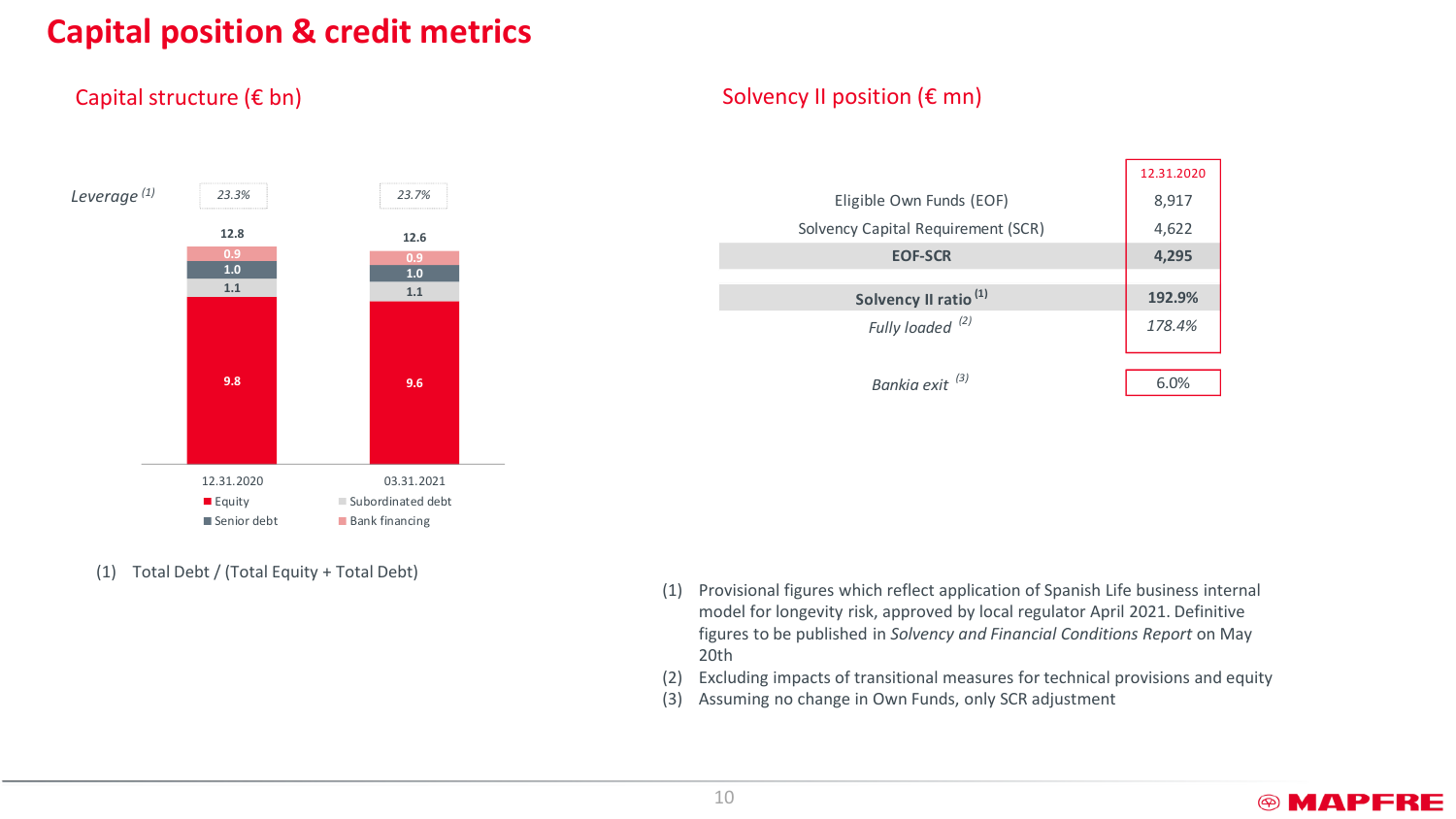### **Market Consistent Embedded Value 2020**

|                                                        | Value | Variation |
|--------------------------------------------------------|-------|-----------|
| Adjusted Net Asset Value (ANAV) <sup>(1)</sup>         | 2.348 | 4.5%      |
| Value of In-force Business (VIF) $(1)$                 | 5,471 | $-2.4%$   |
| Market Consistent Embedded Value (MCEV) <sup>(1)</sup> | 7,819 | $-0.5%$   |
| Attributable to the Parent Company                     | 5,268 | 7.1%      |
| Attributable to Non Controlling Interests              | 2,551 | $-13.1%$  |
| <b>Return on Embedded Value (RoEV)</b>                 | 15.9% | 9.3 p.p   |

#### Key figures Sensitivities Sensitivities Sensitivities Sensitivities Sensitivities

|                                                       | <b>Impact on MCEV</b> |
|-------------------------------------------------------|-----------------------|
| Base case                                             | 7,819                 |
| Interest rate +100bp                                  | -547                  |
| Interest rate -100bp                                  | 306                   |
| 10% decrease in equities and real estate market value | $-68$                 |
| 10% decrease in expenses                              | 157                   |
| 10% decrease in the lapse rate                        | 310                   |
| 5% decrease in mortality and morbidity                | 155                   |
| Bankia MAPFRF VIDA exit                               | $-715$                |

### Key highlights

- › Positive contribution from new business during the year, especially Life Protection
- › Positive effect from lower risk free rates
- › Negative impact from depreciation of Latin American currencies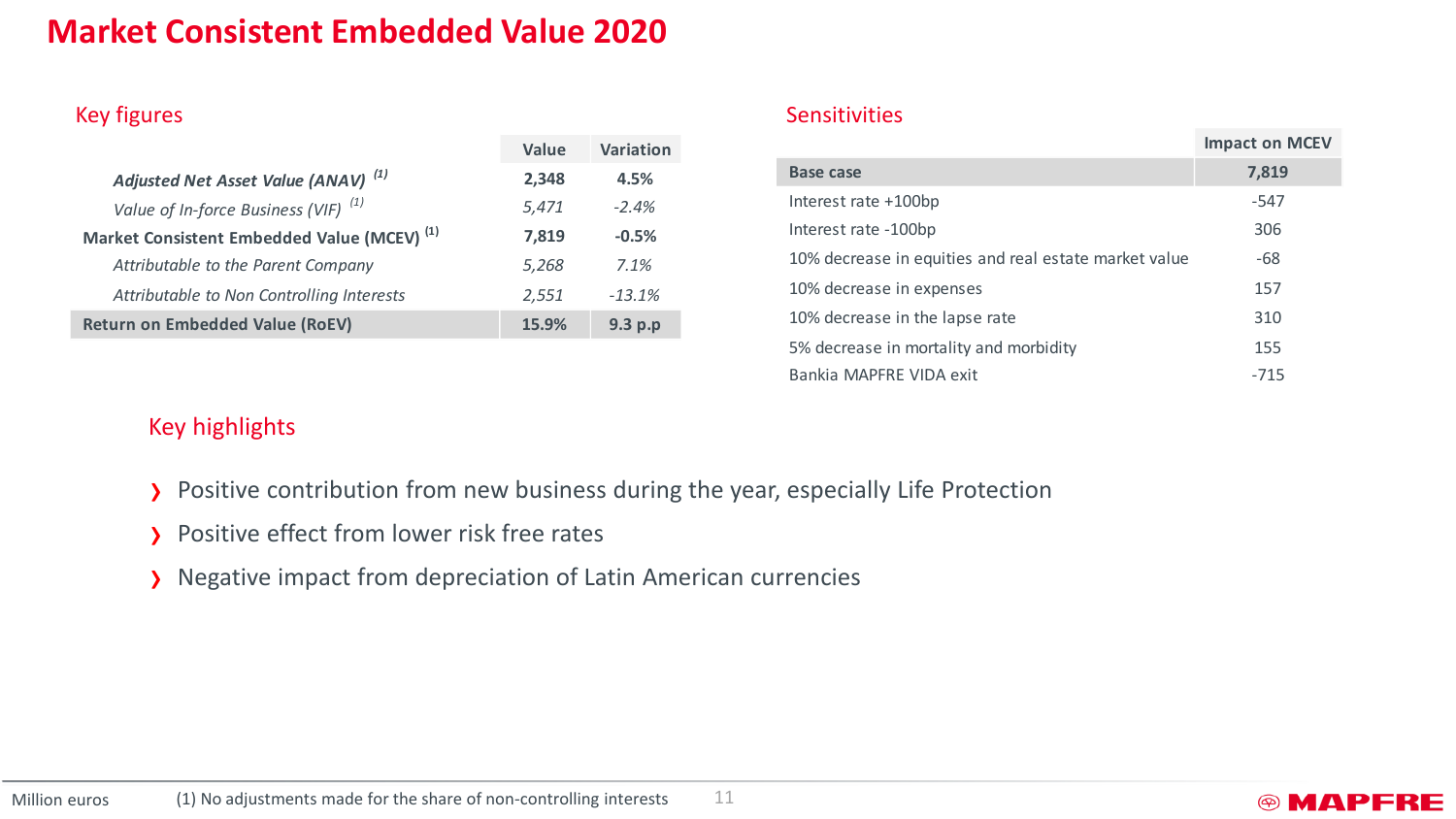## **BANKIA business >** MAPFRE will continue to inform the market of any further developments

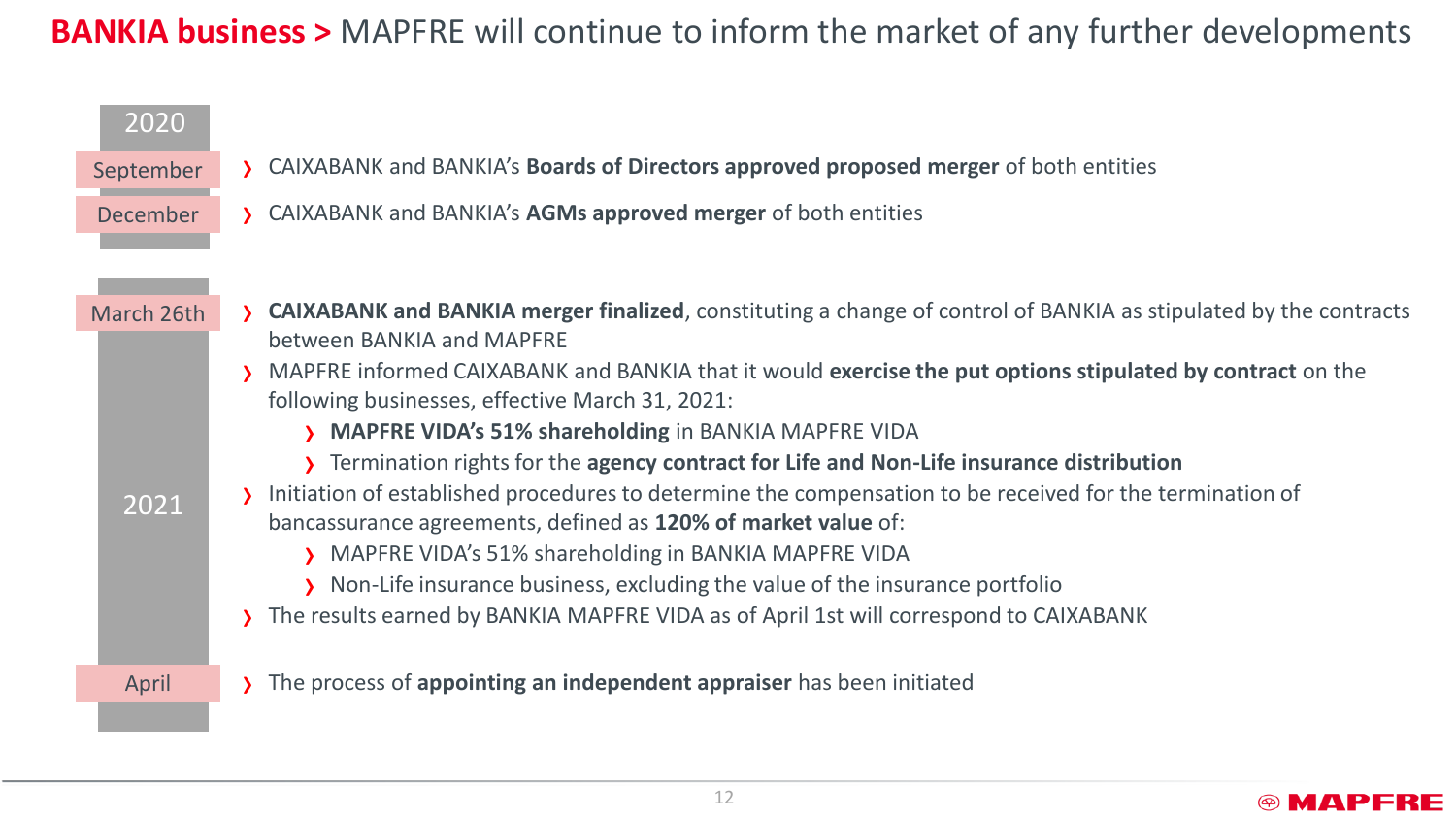## **Closing remarks**

| <b>IBERIA</b>                  | > Excellent growth and <b>outperforming market in key segments</b> while maintaining <b>strong</b><br>technical margins                             |
|--------------------------------|-----------------------------------------------------------------------------------------------------------------------------------------------------|
| <b>USA</b>                     | > Strong underwriting results, especially in the Northeast, while making progress in business<br>streamlining                                       |
| <b>LATIN</b><br><b>AMERICA</b> | > Challenging situation resulting from pandemic and economic outlook                                                                                |
| <b>MAPFRE RE</b>               | > Return to profitability supported by tariff increases and prudent approach to underwriting                                                        |
| <b>BANKIA</b>                  | > Focus on completing exit process                                                                                                                  |
| <b>DIVIDEND</b>                | > Strong commitment to shareholders, reflected in advanced dividend payment and<br>supported by a strong capital position and financial flexibility |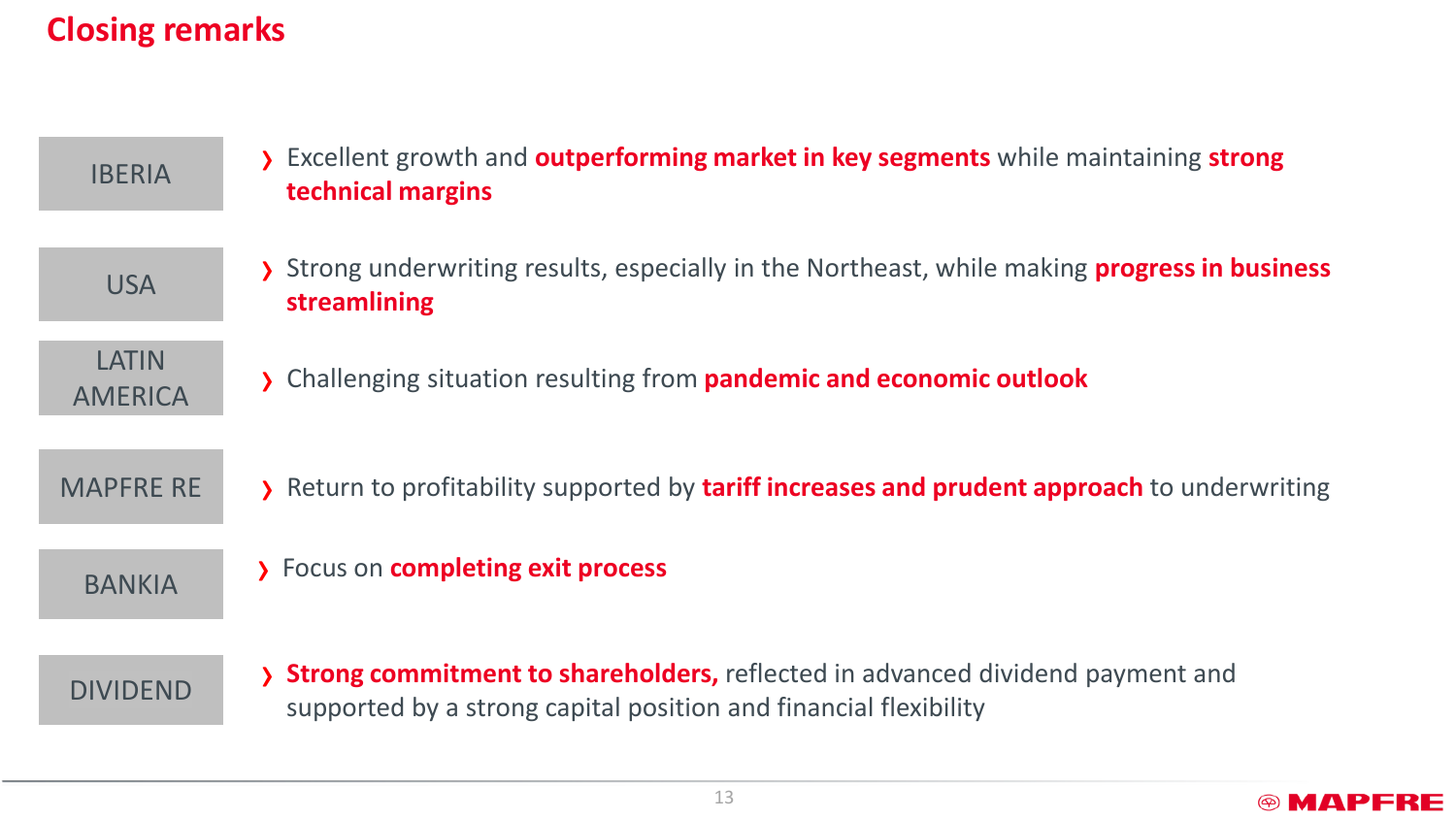### Investor Relations

#### For further information, please contact or visit:

**Email:** [IR@mapfre.com](mailto:IR@mapfre.com) **Telephone:** (+34) 91 581 23 18 **Corporate website:** [www.mapfre.com](https://www.mapfre.com/en/) **Financial documentation center:** [www.mapfre.com/en/financial-information/](http://www.mapfre.com/en/financial-information/)

**Felipe Navarro** Head of Capital Markets & Investor Relations and Treasurer [felipenavarro@mapfre.com](mailto:felipenavarro@mapfre.com)

**Leandra Clark** [clarkle@mapfre.com](mailto:clarkle@mapfre.com)

**Marta Sanchidrián** [sanchim@mapfre.com](mailto:sanchim@mapfre.com) **Fernando García de la Santa**  [gsmfern@mapfre.com](mailto:gsmfern@mapfre.com)

**Leslie Hoffman** [lhoffma@mapfre.com](mailto:lhoffma@mapfre.com)

® MAPFRE

#### Upcoming events – H1 2021\*:

1-2 June 8-10 June 15 June 22-23 June 5-25 July 26 July Deutsche Global Financial Services Conference Goldman Sachs European Financials Conference JP Morgan European Insurance Conference AERI - Bank of America - Made in Iberia Blackout period 6M 2021 Results release

Follow us at:

 $\blacktriangleright$  in form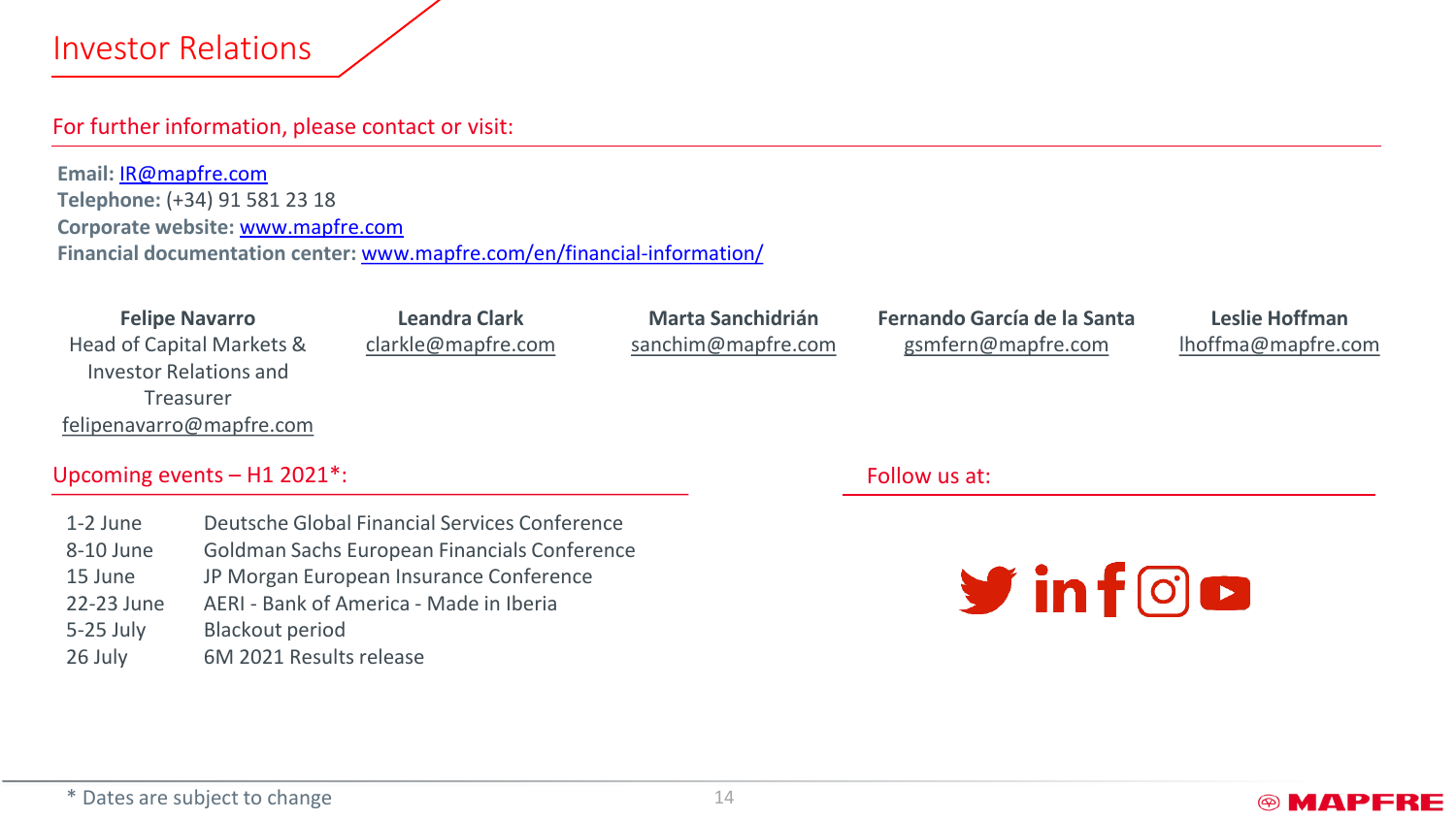### **Terminology**

| Revenue                                                 | Top line figure which includes premiums, financial income, and revenue from non-insurance entities and other revenue                                                                          |
|---------------------------------------------------------|-----------------------------------------------------------------------------------------------------------------------------------------------------------------------------------------------|
| Combined ratio - Non-Life                               | Expense ratio + Loss ratio                                                                                                                                                                    |
| Expense ratio – Non-Life                                | (Operating expenses, net of reinsurance – other technical revenue + other technical expenses) / Net premiums earned                                                                           |
| Loss ratio – Non-Life                                   | (Net claims incurred + variation in other technical reserves + profit sharing and returned premiums) / Net premiums earned                                                                    |
| <b>Corporate Areas and Consolidation</b><br>Adjustments | Includes expenses from Corporate Areas, consolidation adjustments, as well as the result attributable to MAPFRE RE and MAPFRE INTERNACIONAL's non-controlling<br>interests and other concepts |
| Solvency II ratio                                       | Eligible Own Funds (EOF) / Solvency Capital Requirement (SCR)                                                                                                                                 |
| ROE (Return on Equity)                                  | (Attributable result for the last twelve months) / (Arithmetic mean of equity attributable to the controlling company at the beginning and closing of the period<br>(twelve months))          |
| Other investments                                       | Includes interest rate swaps, investments in associates, accepted reinsurance deposits and others                                                                                             |

Alternative Performance Measures (APM) used in this report correspond to those financial measures that are not defined or detailed within the framework of the applicable financial information. Their definition and calculation can be consulted at the following link: <https://www.mapfre.com/corporate/institutional-investors/financial-information/>

#### **@MAPFRE**